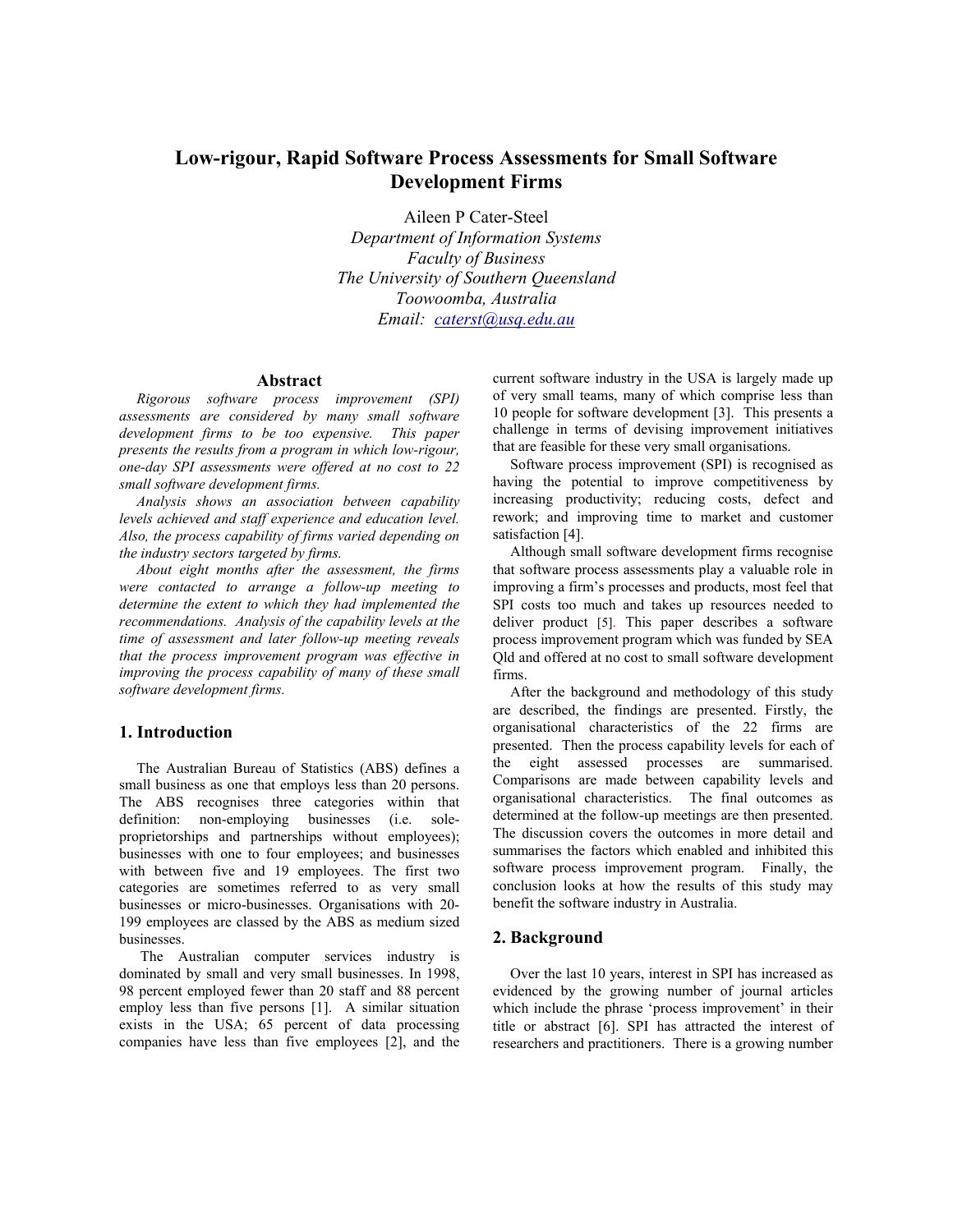of publications about SPI in well respected journals such as IEEE Software, Communications of the ACM, Journal of Systems and Software, Empirical Software Engineering Journal, and Software Quality Journal. Additionally, journals dedicated to the topic have appeared and research about software process improvement is reported at international and national conferences. Conferences are also held specifically focused on SPI e.g. International Conference on SPI, European Conference on SPI, SPICE conference.

However, most of the empirical studies on SPI relate to large well-resourced organisations. It has been noted [by 7] that very little is known about the experience of small software development firms in regard to SPI. Kautz urges further work to understand the role of software process assessment and improvement approaches in small organisations, so that more qualified advice can be given to these firms [7].

Over the last thirty years, the U.S. Department of Defense (DoD) contract software development scenario has been the dominant influence for researchers to develop, enhance and promulgate SPI models [2]. But now, mass-market software, much of which is produced by small firms, dominates the software development contract effort. However, issues such as firm size, development mode (contract versus commercial off-theshelf), development size (program size, shipped volume) and development speed have not been adequately addressed by researchers. In particular, it is believed that start-up firms have special needs which cannot be met by traditional software engineering models [2].

The models underlying traditional SPI programs such as Software CMM were designed for large organizations undertaking extensive projects. However, while these models have been evolving over many years, the software industry has changed dramatically with a large increase in the proportion of small software development firms. Although the customized software market is still substantial, its growth is being outstripped by that for packaged software, with many firms choosing to buy packaged software which they can customize internally, rather than buying a fully bespoke system [8].

In recognition that a full-scale software CMM assessment is expensive and time-consuming and therefore beyond the reach of many small firms, there have been attempts to tailor the CMM for small teams, projects and organisations [9], [10], [11]. Such assessment methods are referred to as mini-assessment methods and are also used by large organisations to provide spot checks or interim assessments between formal assessments. Such assessments are regarded as being less rigorous than a formal evaluation as the purpose is to provide information to help the organisation improve its processes rather than provide evidence of supplier capability for contract selection.

At the same time as the US DoD was investing in the CMM, research in Europe saw the advent of other software assessment methods such as Bootstrap and TickIT. The British Ministry of Defence was responsible for the ImproveIT model which was restructured into a proposal submitted to the Organisation for International Standards (ISO) to request a standard for process assessment. In 1991, ISO established a major international initiative on process assessment to harmonise the various approaches. This working group developed the standard ISO/IEC 15504, known SPICE. SPICE was established as a project to develop draft standards, trial the developing standard and to promote awareness of the developing standard. Many current SPI approaches from researchers and practitioners in over 20 countries have been incorporated to develop a consistent and validated framework for assessment and improvement [12]. The output from the SPICE project team is the emerging international standard on software process assessment ISO/IEC 15504. In 1998, the technical report version (TR) was released and it is currently undergoing extensive validation [13]. The final draft international standard, comprising five parts is expected to be released in the middle of the year 2005 [14].

The ISO/IEC TR 15504 standard [15] sketches out a roadmap for the implementation of best practice in software engineering by defining 40 processes, divided into five categories: customer-supplier; engineering; support; management; and organization. The process capability of each defined process "measures how well each process is managed to achieve its purpose and the organization's objectives for it" [16]. Capability is measured in levels from incomplete (level 0); performed (level 1); managed (level 2); established (level 3); predictable (level 4) to optimising (level 5). SPICE (ISO/IEC TR 15504) was chosen as the basis for the RAPID program reported here as it is the emerging standard on software process assessment and also because qualified SPICE assessors were available from the Software Quality Institute (SQI) to undertake the assessments.

There is growing interest in the emerging 15504 standard for software process assessment: it has been estimated [by 17] that approximately 1260 SPICE-based software process assessments were conducted during the 22 months from September 1996 to June 1998.

The RAPID (Rapid Assessments for Process Improvement for software Development) process improvement program was funded by SEA Qld and involved a total of 24 organisations. Two of the organisations were provided with mentoring through the Showcase program, and are not included in the analysis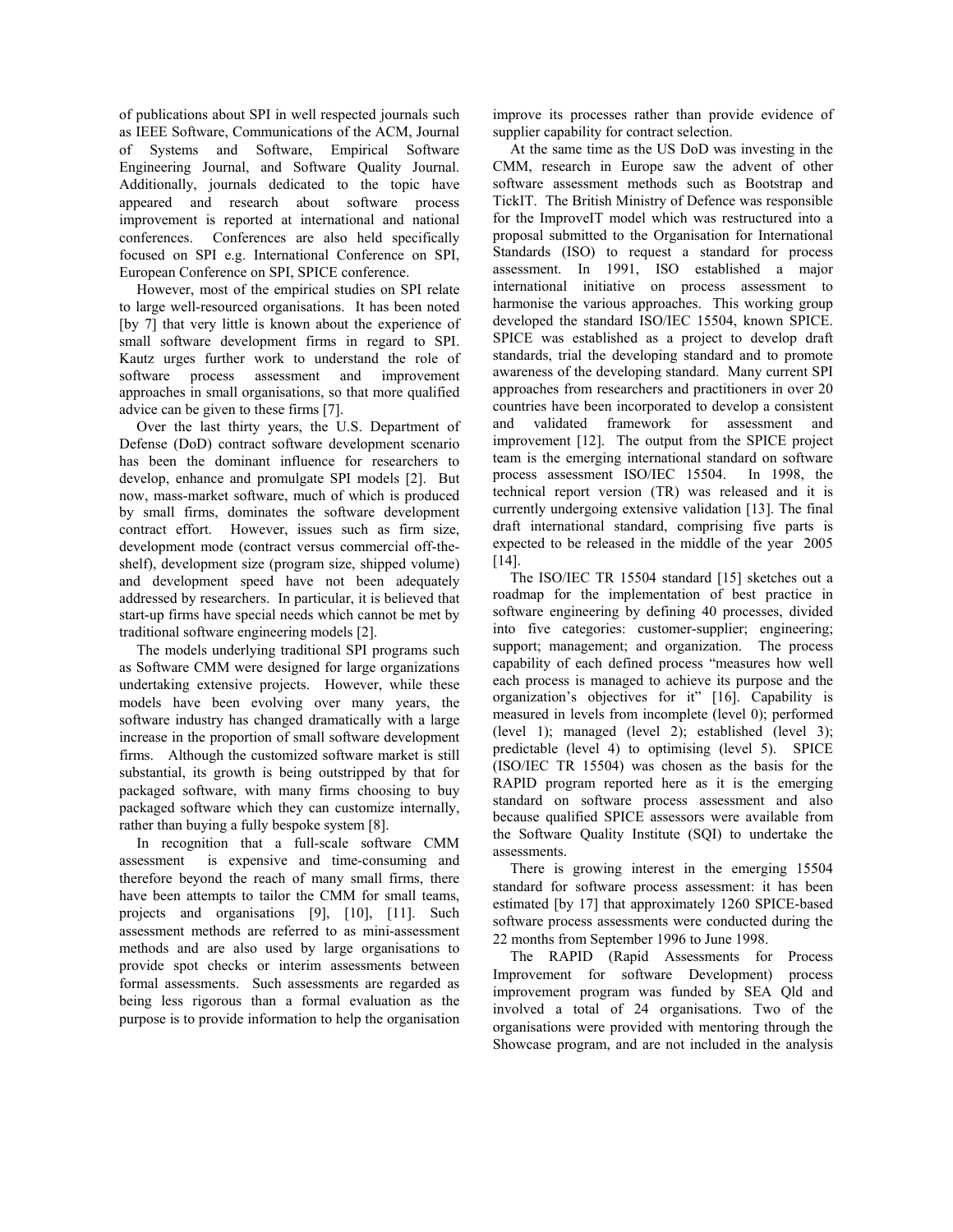presented here. This paper focusses on the 22 firms who had an initial assessment and then a follow-up meeting after about eight months.

# **3. Methodology**

In this section, the SPICE standard is introduced, and the RAPID assessment instrument, which was derived from SPICE, is described. The procedure followed for the RAPID assessments is then detailed.

### **3.1. International standard for software process asssessment**

The RAPID assessment instrument is based on, and conforms with, the technical report (TR) version of 15504 which was released in 1998. The document set for ISO/IEC TR 15504 includes nine parts, as shown in table 1.

|        | 1.401                                         |
|--------|-----------------------------------------------|
| Part 1 | Concepts and introductory guide               |
| Part 2 | A reference model for processes and process   |
|        | capability                                    |
| Part 3 | Performing an assessment                      |
| Part 4 | Guide to performing assessments               |
| Part 5 | An assessment model and indicator guidance    |
| Part 6 | Guide to competency of assessors              |
| Part 7 | Guide to use in process improvement           |
| Part 8 | Guide for use in determining supplier process |
|        | capability                                    |
| Part 9 | Vocabulary                                    |

**Table 1. Structure of ISO/IEC TR 15504 [15]** 

The TR 15504 reference model (part 2) has two dimensions, "one to define the processes to be assessed, the other describes the scale for measurement of capability" [15]. The process dimension is directly aligned to ISO/IEC 12207 (software life cycle processes) and defines the purpose and expected outcomes of each process.

The second dimension of the reference model, the process capability dimension, includes five levels of capability based on nine process attributes. When a process is assessed against these attributes, the achievement of the attribute is rated on a scale from not achieved, partially achieved, largely achieved up to fully achieved. After each process has been rated, then the process capability level can be determined. A capability level is defined by a set of attributes that work together to provide a major enhancement in the capability to perform a process. The levels constitute a rational way of progressing through improvement of the capability of any process [18].

In order to qualify for a capability level, the process attributes related to the level must be rated as largely or fully achieved, and attributes at any lower levels must be fully achieved. Table 2 shows the attributes for each capability level.

|  |  | Table 2. Process attributes and capability levels |  |  |  |
|--|--|---------------------------------------------------|--|--|--|
|--|--|---------------------------------------------------|--|--|--|

|               | Level $0$ – Incomplete                     |
|---------------|--------------------------------------------|
| 11            | Process performance attribute              |
|               | $\rightarrow$ Level 1 – Performed          |
| 2.1           | Performance management attribute           |
| $2.2^{\circ}$ | Work product management attribute          |
|               | $\rightarrow$ Level 2 – Managed            |
| 3.1           | Process definition and tailoring attribute |
| 3.2           | Process Resource attribute                 |
|               | $\rightarrow$ Level 3 – Established        |
| 4.1           | Process measurement attribute              |
| 4.2           | Process control attribute                  |
|               | $\rightarrow$ Level 4 – Predictable        |
| 5.1           | Process change attribute                   |
| 5.2           | Continuous improvement attribute           |
|               | $\rightarrow$ Level 5 – Optimising         |

# **3.2. RAPID assessment instrument**

As the RAPID assessments were restricted to one day each, the scope of the assessment was limited to eight key processes, as listed in table 3. These processes were selected by the PIP project manager on the basis of expert judgement. As well as the primary life cycle processes (relating to requirements and development), project management, quality assurance, configuration management and problem resolution were included as these processes support the achievement of capability level two. Risk management was included as small firms are considered to be sensitive to risk.

The reference model (part 2) of TR 15504 was adapted to create the RAPID assessment model. In terms of the process dimension, the RAPID assessment model included eight processes: requirements elicitation, software development, configuration management, quality assurance, problem resolution, project management, risk management, and process establishment. As shown in table 3, all five process categories of TR 15504 are represented.

The process capability dimension was also constrained to meet the limitation of one day assessment. Although SPICE provides for capability levels from zero (incomplete) to five (optimising), only questions relating to levels one to three were included in the RAPID assessment model, enabling rating levels of level 0 (incomplete), level 1 (performed), level 2 (managed) and level 3 (established). The RAPID method collects evidence only by interview, but participants may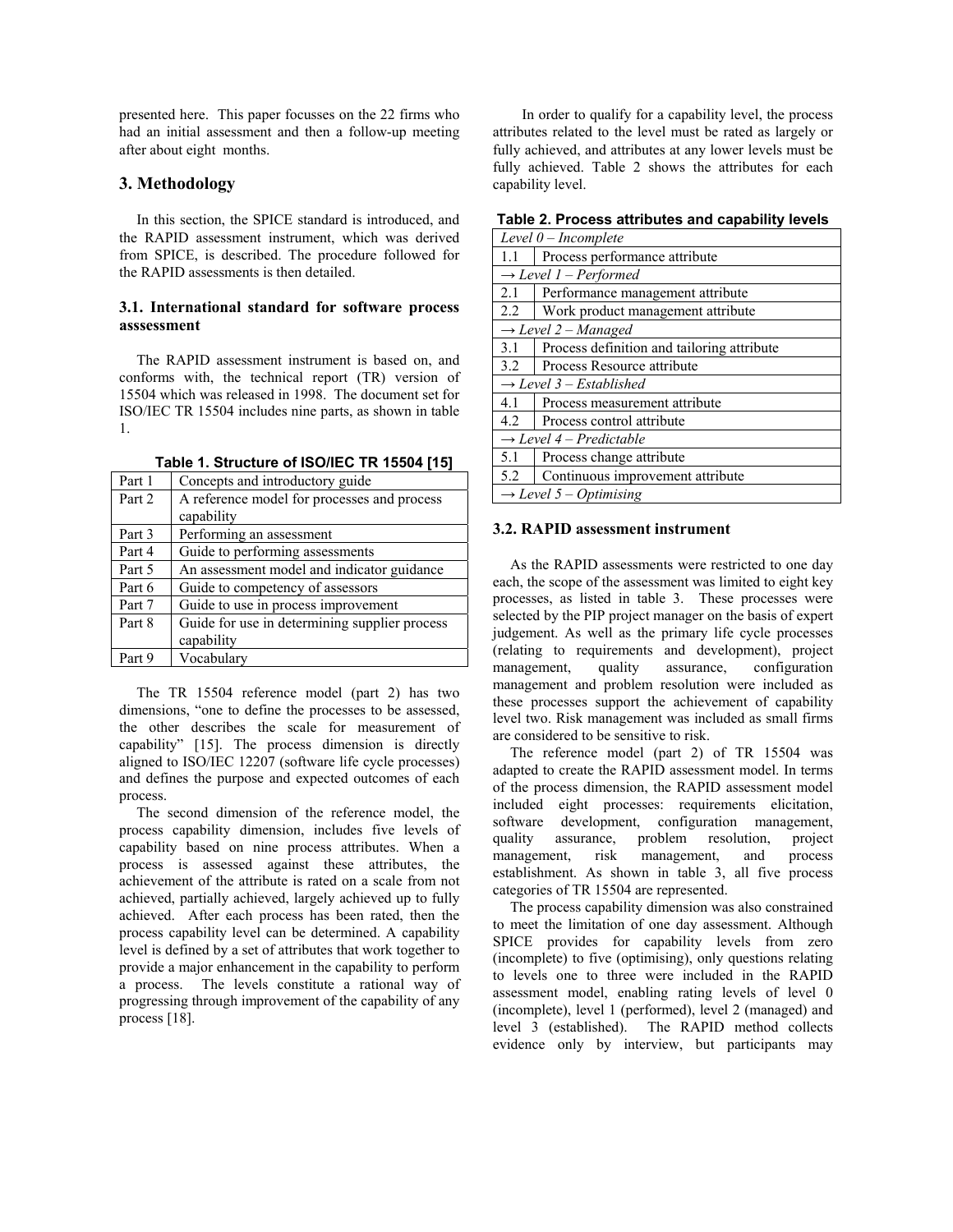illustrate issues under discussion by reference to documents. It is in this regard that the RAPID method is considered to be less rigorous compared to supplier appraisals which strive for rigid accuracy.

**Table 3. RAPID processes and process categories** 

| <b>Process</b>                  | <b>Process</b> | ISO-              |  |
|---------------------------------|----------------|-------------------|--|
|                                 | Category       | 15504 ID          |  |
| <b>Requirements Gathering</b>   | Customer-      | CUS.3             |  |
|                                 | Supplier       |                   |  |
| Software development            | Engineering    | ENG.1             |  |
| Project Management              | Management     | MAN.2             |  |
| <b>Configuration Management</b> | Support        | SUP.2             |  |
| Quality Assurance               | Support        | SUP.3             |  |
| Problem Resolution              | Support        | SUP <sub>.8</sub> |  |
| Risk Management                 | Management     | MAN.4             |  |
| Process Establishment           | Organisation   | ORG.2.1           |  |

Two trained SPICE assessors undertook each RAPID assessment, one in the role of team leader and the other as support assessor. A set of procedures and templates was prepared including a demographic questionnaire, assessment plan, assessment instrument, assessment report, feedback form, follow-up meeting and final report.

### **3.3. RAPID assessment procedure**

The assessments were conducted from August to December 1999. Firstly, the assessment team leader contacted the sponsor of the organisation, and sent the demographic questionnaire to the sponsor for completion. Using the demographic information, a plan was compiled jointly by the team leader and the support assessor, and agreed to by the sponsor. The team leader and support assessor conducted on-site interviews with key people involved in managing the software development effort of the organisation. For each of the eight processes examined, the assessors followed the script of the assessment instrument to determine the extent to which the process attributes have been achieved using a four point scale: not achieved; partially achieved; largely achieved; and fully achieved*.* The capability level (0, 1, 2 or 3) for each of the eight processes was then determined, based on the organisation's achievement of the process attributes.

A draft report was prepared by the team leader and support assessor and forwarded to the sponsor at the organisation to confirm that the assessment team had accurately recorded the information discussed. The report identified strengths, weaknesses, process attribute ratings and capability levels, and recommendations for improvement to the organisation. Any changes suggested by the sponsor were discussed and then the assessment report was submitted to the organisation sponsor and SQI. A feedback form was sent with the assessment report to the sponsor to solicit comments regarding the conduct and value of the assessment. Eight months after the assessment, contact was made to arrange a follow-up meeting, then the final report prepared and submitted.

# **4. Findings**

#### **4.1. Profile of firms**

Prior to the initial assessment, the sponsor at each organisation completed a demographic questionnaire. Analysis of the responses provides a summary of the organisational characteristics of the 22 firms. 18 of the 22 firms provided the year founded. Many of the firms were less than five years old, and only 4 firms were more than 10 years old.

Sponsors were asked to identify the industry sector for which their organisation deliver or acquire software. Responses were recoded to conform with the Australian and New Zealand Standard Industry Classification [19]. As shown in table 4, a vast diversity in the range of these application domains was reported. Six firms focussed their efforts on just one application domain, whereas the others developed software for a broader range of business sectors, with communication services attracting the most attention, followed by utilities such as electricity, gas and water, and also property and business services. Only two industry sectors were not represented: accommodation (H) and personal services (Q).

| Code                                                     | <b>Industry Sector</b>                                  | N              |  |  |
|----------------------------------------------------------|---------------------------------------------------------|----------------|--|--|
| J                                                        | Communication services                                  | 9              |  |  |
| D                                                        | Electricity, gas and water                              | 8              |  |  |
| L                                                        | Property and business services                          | 8              |  |  |
| $\mathcal{C}$                                            | Manufacturing                                           | $\overline{7}$ |  |  |
| M                                                        | Government administration & defence                     | 6              |  |  |
| K                                                        | Finance and Insurance                                   | 6              |  |  |
| P                                                        | Cultural and recreational                               | 6              |  |  |
|                                                          | Other                                                   | 6              |  |  |
| E                                                        | Construction                                            | 5              |  |  |
| Ī                                                        | Transport & storage                                     | $\overline{5}$ |  |  |
| G                                                        | Retail trade and consumer goods                         | $\overline{4}$ |  |  |
|                                                          | Total responses                                         | 70             |  |  |
| Note: 'Other' includes O: Health and community services, |                                                         |                |  |  |
|                                                          | B: Mining, N: Education, F: Wholesale, A: Agricultural. |                |  |  |

**Table 4. Industry codes and sectors of firms' clients**

Overall, the level of formal education of staff employed in the 22 firms is high. Of the total number of 341 staff employed (including full-time, part-time and contract), almost half of all the staff (47%) have post graduate qualifications. However, when the proportion of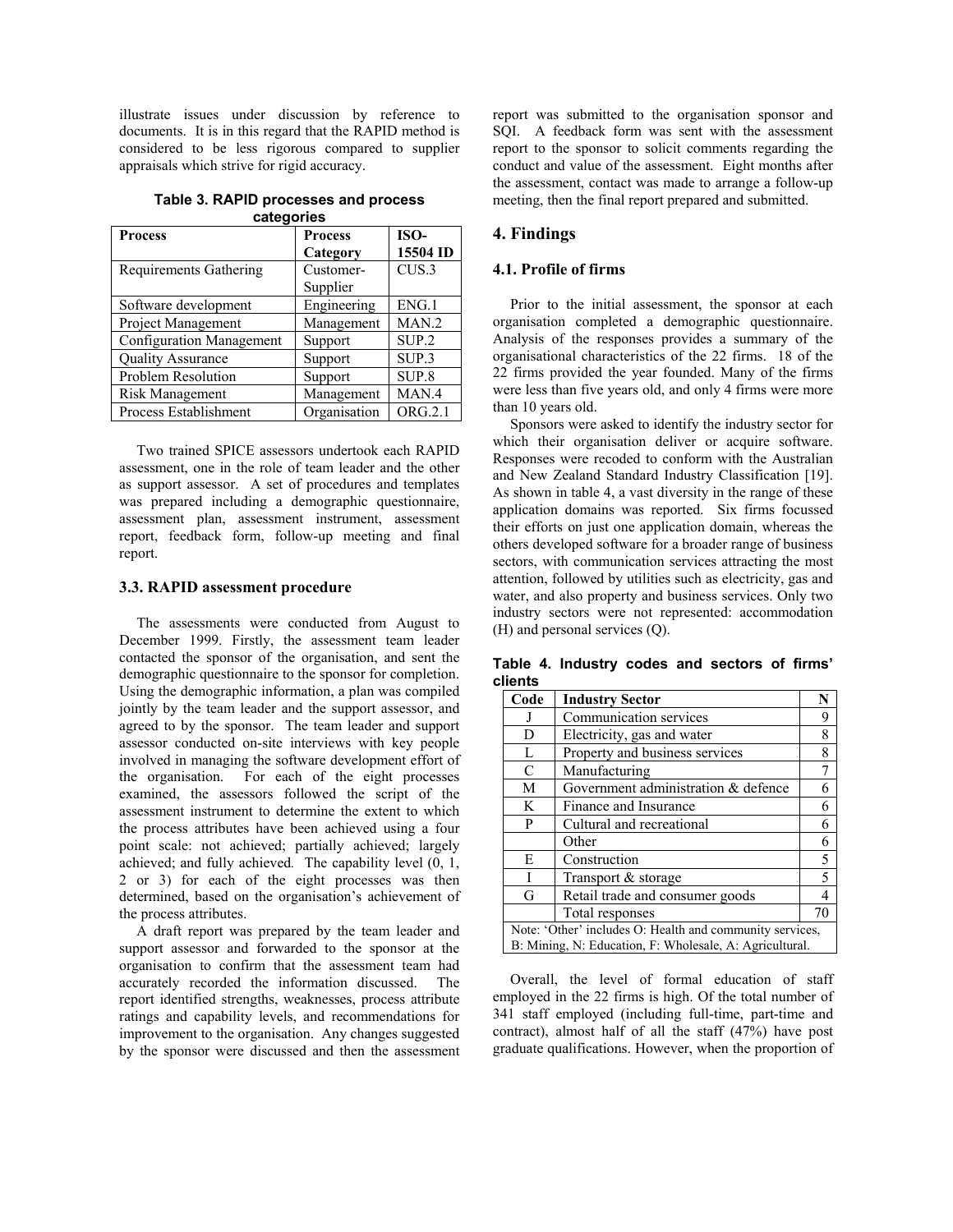staff with post graduate qualifications is examined across all 22 firms, the distribution is far from even: ten of the 22 firms do not have any post-graduate qualified staff, and 12 of the 22 firms reported that all their staff had either graduate or post graduate qualifications. The firm with the lowest level of education reported that seven of the nine staff did not have university qualifications.

Only 2 of the firms responded that they had ISO 9000 certification, although one was in the process of gaining certification. In response to a question about the number of staff with more than five years experience, 15 of the 21 firms which responded stated that more than half of their staff had in excess of 5 years industry experience.

Many of the firms indicated that contract and part-time<br>ff were involved in their business. To compare staff were involved in their business. staffing levels, part-time and contract staff were counted as half an employee and the total staff headcount calculated. 18 of the 22 firms had a headcount of less than 50, the other three between 50 and 60.

To summarise the organisational characteristics, most of the group of 22 were small firms, without ISO 9000 certification, educated to graduate level, with experienced staff and were targeting a wide range of application domains.

#### **4.2. Assessed process capability levels**

Overall, there was a wide variation in the capability levels for the 22 firms, as shown in table 5. The requirements elicitation process exhibited higher capability compared to the other processes in almost all cases. 11 of the 22 firms were rated at level 2 (managed) or level 3 (established) for requirements elicitation. On the other hand, the most incomplete process was process establishment, rated as level 0 (incomplete) at 15 of the 22 firms.

| <b>Process</b>                                              | <b>Number of Firms at Level</b> |    |   |                             |  |  |
|-------------------------------------------------------------|---------------------------------|----|---|-----------------------------|--|--|
|                                                             |                                 |    | 2 |                             |  |  |
| Requirements elicitation                                    |                                 | 10 | 9 | $\overline{2}$              |  |  |
| Software development                                        |                                 | 13 | 8 |                             |  |  |
| Configuration                                               | 3                               | 13 | 4 | $\mathcal{D}_{\mathcal{L}}$ |  |  |
| management                                                  |                                 |    |   |                             |  |  |
| Quality assurance                                           | 12                              | 6  | 3 |                             |  |  |
| Problem resolution                                          | 4                               | 15 |   | $\mathfrak{D}$              |  |  |
| Project management                                          | 5                               | 10 | 6 |                             |  |  |
| Risk management                                             |                                 | 9  |   |                             |  |  |
| Process establishment                                       | 15                              | 5  | 2 |                             |  |  |
| Levels: 0 incomplete, 1 performed, 2 managed, 3 established |                                 |    |   |                             |  |  |

**Table 5. Capability levels by process** 

The means of the eight process capability levels were calculated and ranked as shown in table 7. Friedman's test confirmed that a significant difference existed between the means  $(p<0.05)$ , as did a parametric ANOVA test.

| <b>Ranked Order</b>                                                 | Capability<br><b>Level Mean</b> |
|---------------------------------------------------------------------|---------------------------------|
| Requirements Elicitation                                            | $1.55^{\circ}$                  |
| Software Development                                                | $1.32^{ab}$                     |
| Configuration Management                                            | $1.23^{ab}$                     |
| Project Management                                                  | $1.14^{b}$                      |
| <b>Problem Resolution</b>                                           | $1.05^{b}$                      |
| <b>Quality Assurance</b>                                            | $0.68^{\circ}$                  |
| Risk Management                                                     | $0.65^{\circ}$                  |
| Process Establishment                                               | $0.41^\circ$                    |
| Least significant difference $(p=.05)$                              | 0.35                            |
| means with the same<br>Note:<br>significantly different $(p<.05)$ . | superscript<br>are<br>not       |

A parametric statistical procedure was then applied to group the processes into similar levels of capability. First the means were arranged in order of magnitude, and the standard error (SE) of a treatment (process) mean and the least significant difference (LSD) calculated. If the gap between consecutive (ranked) means is greater than the least significant difference, then it can be concluded that significant differences exist between the means in question. For the capability level means as shown in table 6, the standard error of the mean is 0.13, and the least significant difference is  $0.35$  (at  $p=.05$ ). Therefore the analysis revealed three homogeneous groups of processes. Processes within each group show little difference in their capability level means. The group of processes exhibiting the highest capability levels consisted of requirements elicitation, software development and configuration management. In the middle group, similar achievement ratings were found for software development, configuration management, project management and problem resolution processes. The group of processes with the lowest achievement was made up of quality assurance, risk management, and process establishment.

The association between process capability and organisational factors such as headcount, age of firm, education level and experience of staff, and application domain were explored. The capability levels for the eight processes were summed to provide a variable named summed capability level. This has a possible range from zero (all processes at level 0) to 24 (all processes at level 3).

It was expected that larger organisations would exhibit higher levels of capability levels but this was not the case with the firms in this sample, as shown in figure 1. However, analysis did revealed a positive association between the proportion of experienced staff at a firm and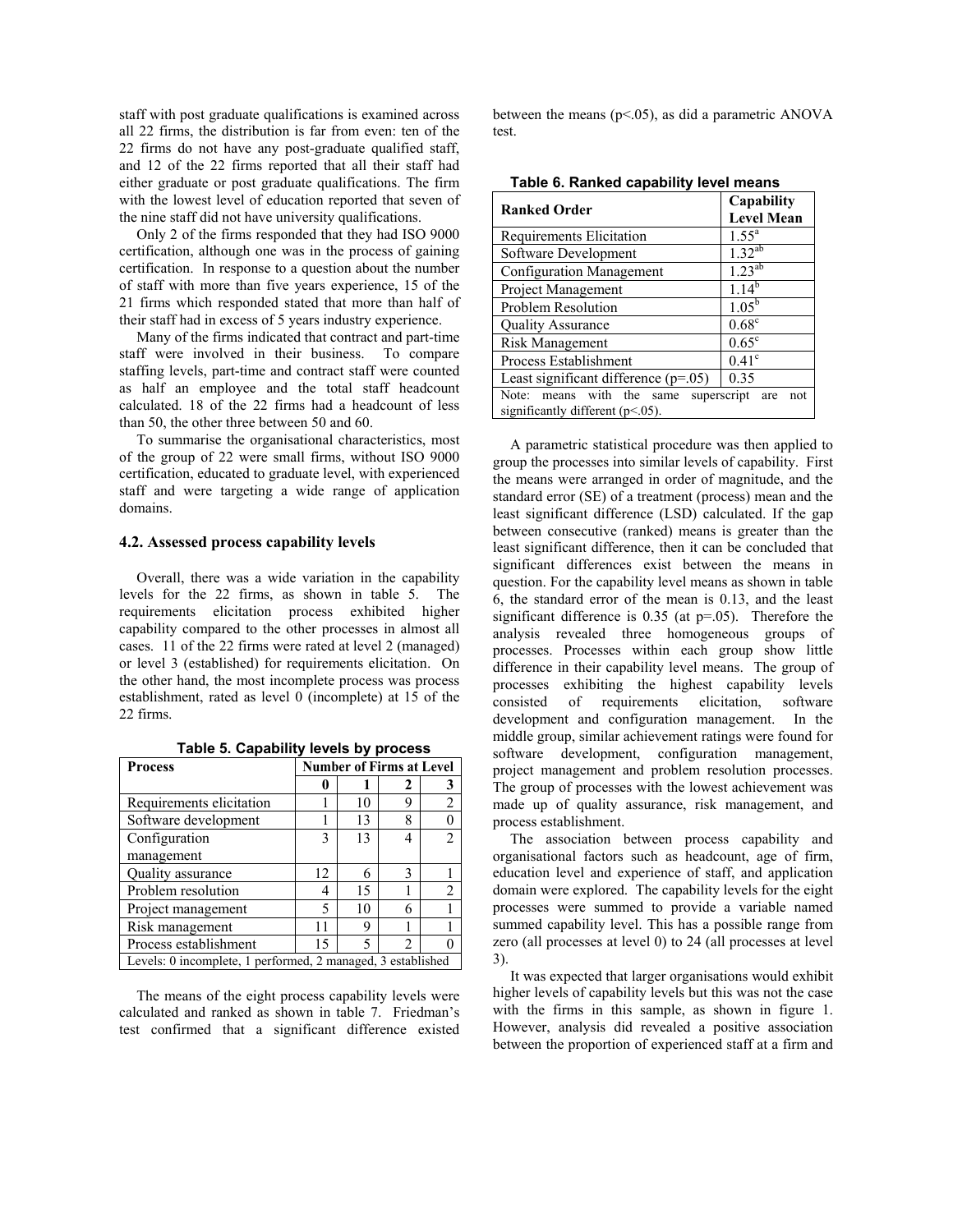its summed capability levels (Spearman's rho=.498;  $p < 0.05$ ).



**Figure 1. Staff Headcount vs Capability** 

In a similar way, firms with a higher proportion of graduate or post graduate staff exhibited higher process capability compared to those with less qualified staff (Spearman's rho=.450; p<.05).

The capability of the firms was analysed in respect to the various industry sectors they serve. Table 7 shows the client industry sectors ranked by the median of summed capability levels. It was found that firms focussed on clients in the industry sectors of government and defence, and public utilities had higher capability compared to firms targeting markets such as retail and construction industries. This is not surprising as government and defence contracts are typically of higher value and tend to seek firms with quality management systems (such as ISO 9000).

|        | Table 7. Capability levels grouped by industry |  |  |
|--------|------------------------------------------------|--|--|
| sector |                                                |  |  |

| <b>Industry sector</b>                 | N | Min            | Max | Median |
|----------------------------------------|---|----------------|-----|--------|
| Government<br>administration & defence | 6 | 4              | 15  | 8      |
| Electricity gas and water              | 8 | $\mathfrak{D}$ | 16  | 8      |
| Cultural and recreational              | 6 | 5              | 12  | 7      |
| Communication services                 | 9 | 2              | 15  |        |
| Manufacturing                          | 7 | $\overline{2}$ | 9   | 7      |
| Property and business<br>services      | 8 | $\mathfrak{D}$ | 15  | 6.5    |
| Finance and insurance                  | 6 | 5              | 12  | 6.5    |
| Other                                  | 6 | 3              | 8   | 6.5    |
| Transport & storage                    | 5 | 3              | 9   | 6      |
| Retail trade and consumer<br>goods     | 4 | 3              | 7   | 5.5    |
| Construction                           | 5 | 3              | 16  |        |

This finding is consistent with the assertion by Glass [20] who claimed some application domains, such as aerospace, banking, process control, productivity tools and reservation systems exhibit higher capability compared to others.

#### **4.3. Follow-up meetings**

About eight months after the initial assessment, the firms were contacted to arrange a follow-up meeting to determine the extent to which they had implemented the recommendations. From the group of 22 companies, nine were formally reassessed, and six of these had improved some of their process capability levels, the other three exhibited improvements, but not enough to gain a higher capability level rating. A further 11 firms participated in the follow-up meetings, but were not formally reassessed. Of this group, six firms reported that they had implemented some of the recommendations. Five firms did not report any improvement, but provided some interesting reasons why the recommendations had not been actioned. Only two organizations withdrew from the program.

# **5. Discussion**

# **5.1. Process improvement outcomes**

To facilitate discussion, the firms are grouped according to the success of the outcomes of the program:

- Gold medal: six firms increased the capability level of at least one of the eight processes;
- Silver medal: three firms reported improvements to some of the eight processes, but did not increase the capability level of any process;
- Bronze medal: six firms reported limited improvements;
- Completed program: 5 firms reported no improvements;
- Withdrawn from program: 2 firms did not have a follow-up meeting.

The six firms in the gold medal group increased in their capability levels, as shown in table 8. The extent of improvement varied from a maximum of six of the eight processes to a minimum of one process. The headcount of these top performing firms ranged from six to 55, and as shown in table 8, the extent of improvement is not related to headcount or their capability rankings at the initial assessment.

The processes showing the greatest extent of improvement were software development, configuration management and project management, although capability level improvement was recorded for all eight processes.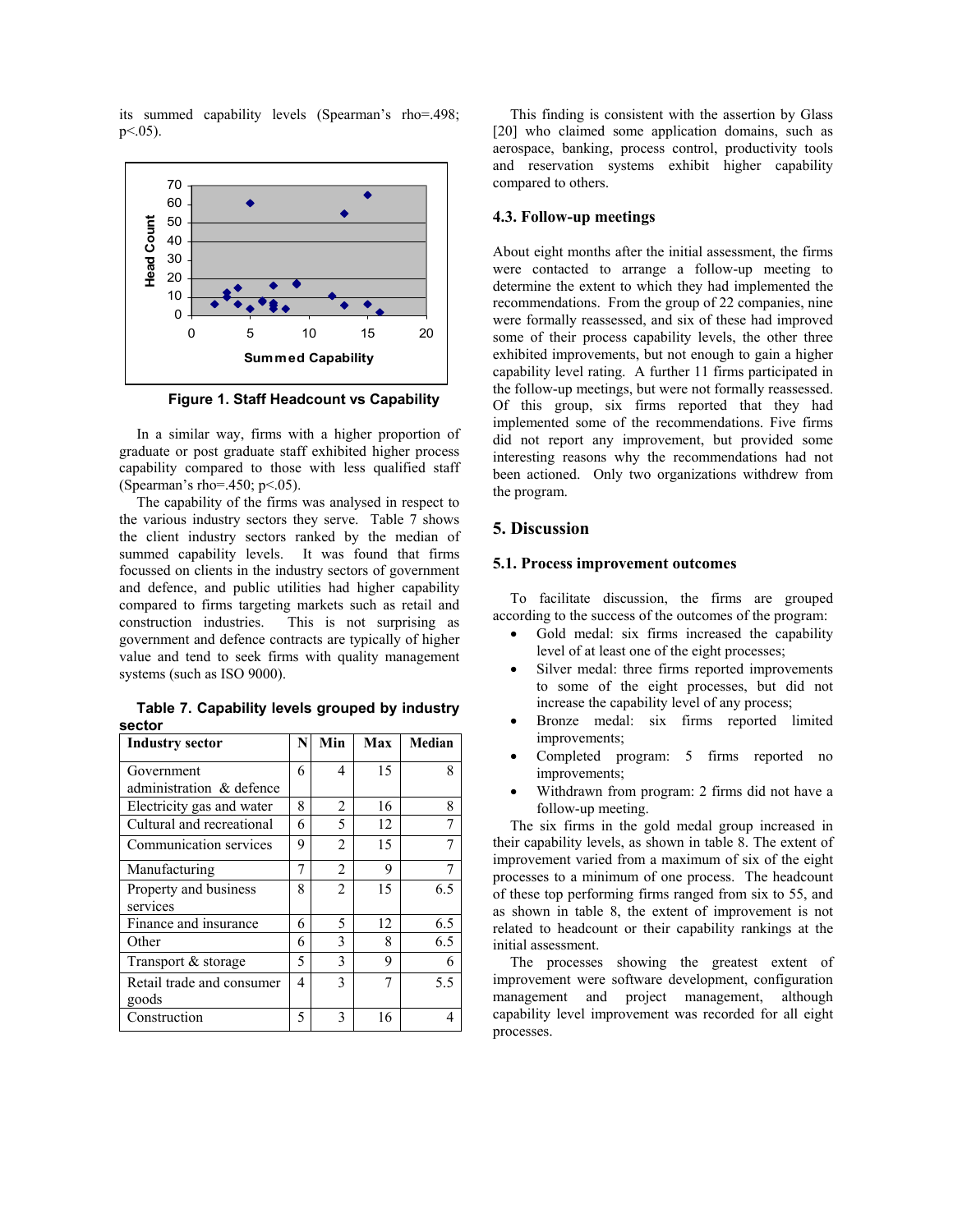| Firm                                                  |                   | 2                 | 3                 | 4                 | 5                 | 6                |                               |
|-------------------------------------------------------|-------------------|-------------------|-------------------|-------------------|-------------------|------------------|-------------------------------|
| At assessment:                                        |                   |                   |                   |                   |                   |                  |                               |
| Summed capability level                               | 13                | 12                | 13                | 4                 | 3                 |                  |                               |
| Rank order                                            | $4^{\text{th}}$   | 6 <sup>th</sup>   | $4^{\text{th}}$   | 18 <sup>th</sup>  | 20 <sup>th</sup>  | 18 <sup>th</sup> | <b>Levels</b><br>improved for |
| At follow-up meeting:                                 |                   |                   |                   |                   |                   |                  | each process                  |
| Summed capability levels                              | 19                | 16                | 16                | 6                 | 5                 |                  |                               |
| Rank order                                            | 1 <sup>st</sup>   | $3^{\text{rd}}$   | $3^{\text{rd}}$   | $14^{th}$         | 17 <sup>th</sup>  | 17 <sup>th</sup> |                               |
| Headcount                                             | 55                | 10.5              | 5.5               | 6                 | 12.5              | 15               |                               |
| <b>Requirements Gathering</b>                         | $2 \rightarrow 3$ | 3                 | $1\rightarrow 2$  |                   |                   |                  |                               |
| Software Development                                  | $2 \rightarrow 3$ | $2 \rightarrow 3$ | $2 \rightarrow 3$ |                   |                   |                  |                               |
| <b>Configuration Management</b>                       | $1\rightarrow 2$  | $1\rightarrow 2$  | $\mathbf{3}$      |                   |                   | $1\rightarrow 2$ | 3                             |
| <b>Quality Assurance</b>                              | $1\rightarrow 2$  | $\overline{2}$    | $\overline{c}$    | $0 \rightarrow 1$ | 0                 | 0                | 2                             |
| <b>Problem Resolution</b>                             | $1\rightarrow 2$  |                   | $\mathbf{3}$      |                   | $0 \rightarrow 1$ |                  |                               |
| Project Management                                    | $2 \rightarrow 3$ | $\mathfrak{D}$    | $2 \rightarrow 3$ | $0 \rightarrow 1$ |                   | 0                |                               |
| Risk Management                                       | 3                 | $0 \rightarrow 1$ | 0                 | $\Omega$          | 0                 | 0                |                               |
| Process Establishment                                 |                   | $1\rightarrow 2$  | $\theta$          | $\Omega$          | $0 \rightarrow 1$ | $\theta$         |                               |
| Total number of levels                                | 6                 | 4                 | 3                 | $\mathfrak{D}$    | $\mathfrak{D}$    |                  | 18                            |
| improved for each firm                                |                   |                   |                   |                   |                   |                  |                               |
| Note: arrows indicate increase in level of capability |                   |                   |                   |                   |                   |                  |                               |

**Table 8. Assessed and final capability levels of gold medal firms**

The silver medal group comprised three organisations which recorded improvement to specific processes, but not enough to step up a capability level. These firms had headcounts of 5.5; 17.5 and 60.5. The achievement of attributes improved from partially to largely for quality assurance, configuration management, process establishment and project management processes.

All the firms in the bronze medal group provided positive feedback regarding the value of program. The improvements recorded by the follow-up assessor were not specific to the eight processes, and included the development of templates, assessment and implementation of tools; review of business goals; formalisation of testing procedures, and establishment of measures such as actual effort. The headcount at these three firms ranged from 3.5 to 16 staff.

A further seven firms completed the program but did not report any process improvement. These firms' headcounts varied widely from two to 65 staff. When asked why the recommendations had not been implemented, a wide variety of reasons were provided:

- business problems, such as failure in business partnership, relocation of business, burglary of premises;
- personal problems such as family sickness, marriage break-up of directors;
- high staff turnover including loss of key staff;
- lack of SPI expertise, specifically the need for mentoring.

It was pleasing to note that only two firms withdrew from the program. In one case the follow-up meeting was not held as the firm cancelled its SEA membership after the initial assessment. The other firm could not be contacted as it had ceased to operate prior to the followup meeting. It was not surprising that some of the 22 firms had changed the focus of their business, or ceased to operate over the time period from the assessments to the follow-up meetings. In their study of small Italian software firms, Raffa, Zollo and Caponi [21] found that most of the firms they surveyed operated as software developers for three to seven years, and were forced to significantly reduce their involvement in software development, shifting their strategic focus to the commercialisation of hardware and software, and provision of other information services. A study which analysed Australian business changes in ownership and cessations noted that exit rates are higher for smaller businesses, regardless of the age of the business, with around 35 percent of all businesses and small businesses exiting in their first five years of operation [22].

#### **5.2. Critical success factors**

A number of factors which inhibited the success of the program were identified by the development staff and also the assessors. Firstly, the assessments were conducted between August and December 1999. As well as being preoccupied with their own year 2000 readiness, many of the firms were concerned with ensuring their delivered product had been adequately tested and distributed. Secondly, the introduction of the Federal Government's Goods and Services Taxation on July 1<sup>st</sup> 2000 put further pressure on firms, both in terms of their internal systems, and for some, the systems under development for their clients. Due to the volume of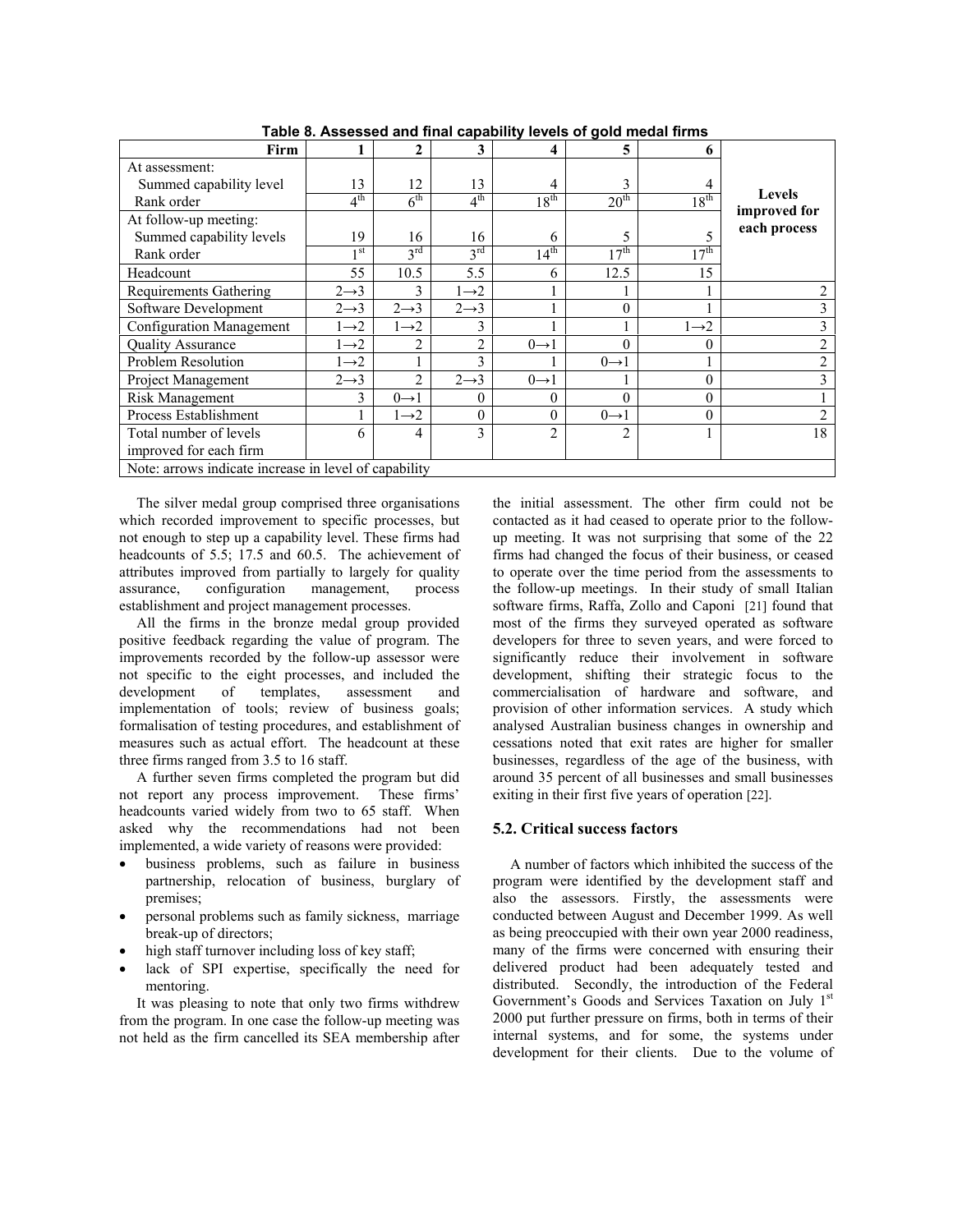development work and fixed deadlines, an acute shortage of IT staff was suffered. Some of the firms in the program lost key staff, and found it very difficult to obtain replacements. Lack of resources also precluded firms from releasing staff to attend appropriate training on offer from SEA Qld at the time. The final factor which constrained the success of the program relates to the time period from assessment to follow-up. Many firms had started to document and change their processes, but they had not had time to implement the new processes on a project.

On the other hand, factors which contributed to the success of the program were also identified. The availability, at no cost, of external consultants with expertise in software process assessment and improvement was appreciated by the firms concerned. The use of external consultations provided three major advantages to the small firms: firstly, they were too busy to allocate their own staff to address software process improvement; secondly, many firms did not have staff with expertise in SPI; and thirdly, turf wars were avoided as staff are often more accepting of recommendations made by external experts, rather than by workmates. The commitment of the sponsor at each organization also contributed to the success of the project. As well as participating in the assessment, the sponsor reviewed the recommendations and prioritized their implementation. In all cases, the sponsor was a very senior person in the organization, thus giving a clear signal that the process improvement program was supported and valued by senior management. The involvement of the sponsor also ensured that the recommendations were tailored to the business goals.

However, the most motivating aspect of the RAPID program involved the follow-up meetings. The firms understood that their improvement progress would be evaluated after a period of about six months. This provided stimulus for them to act on the recommendations. 15 of the 22 firms assessed reported improvements as a result of the RAPID program. If the follow-up meetings had not been included and the program concluded with the assessment report, it is unlikely that such a successful outcome would have been realised.

# **6. Conclusions**

It has been reported [23] that only 25 per cent of the A\$4 billion software sold in Australia each year is developed by local firms. Furthermore, it has been estimated that small-medium enterprises will win a minimal proportion, between five and ten percent, of the \$3.5 billion spent by the Federal Government on ICT in 2003 [24]. Large Australian software purchasers, such as the Defence Materiel Organisation (DMO), are moving

towards international standards [25]. So in order to gain a greater share of the domestic and international market, small software firms need to adopt standards such as ISO/IEC 15504. Software process assessment proves to investors and customers that the firm is committed to software quality [26].

In terms of future research, there are many issues which deserve consideration. A major issue involves the evolution of ISO/IEC 15504. In response to feedback from the SPICE trials and ballots, the structure of the 15504 standard has undergone a dramatic change from nine parts in Technical Report version, to five parts in the Final Draft International Standard (FDIS) version, with a notable change being the removal of the process dimension. To compensate for this, ISO/IEC 12207 [27] has been amended to include more detail about process objectives and outcomes. When the FDIS version is released, predicted to be in the mid-part of 2005, it is expected that interest in the standard will grow from both software development firms, and from organisations acquiring software. Firms currently using TR 15504 are already planning how they will manage the transition to the FDIS version.

The widespread adoption of the international standard will see increased interest in the value of training courses and mentoring, issues barely addressed in the SPICE trials.

CMMI is also gaining international acceptance in the software engineering community: of the 87 CMMI appraisals performed up to mid 2003, only 39 were carried out in the US [28]. In Australia, the DMO is placing an increasing reliance on CMMI to assess the capability of potential contractors [25]. Mapping between CMMI and SPICE is already available [29] and compliance with one standard affords compliance to the other. For small software firms, the RAPID assessment method provides a gentle introduction to the experience of adopting international standards whilst providing a practical and effective method to assess and improve current processes.

### **7. ACKNOWLEDGEMENT**

The author recognises the contribution by researchers from the Software Quality Institute at Griffith University, in particular Mr. Terry Rout, the chief architect of the RAPID assessment method.

### **REFERENCES**

[1] ABS, "Computer Services Industry Australia 1998- 1999," Australian Bureau of Statistics 8669.0, 2000 2000.